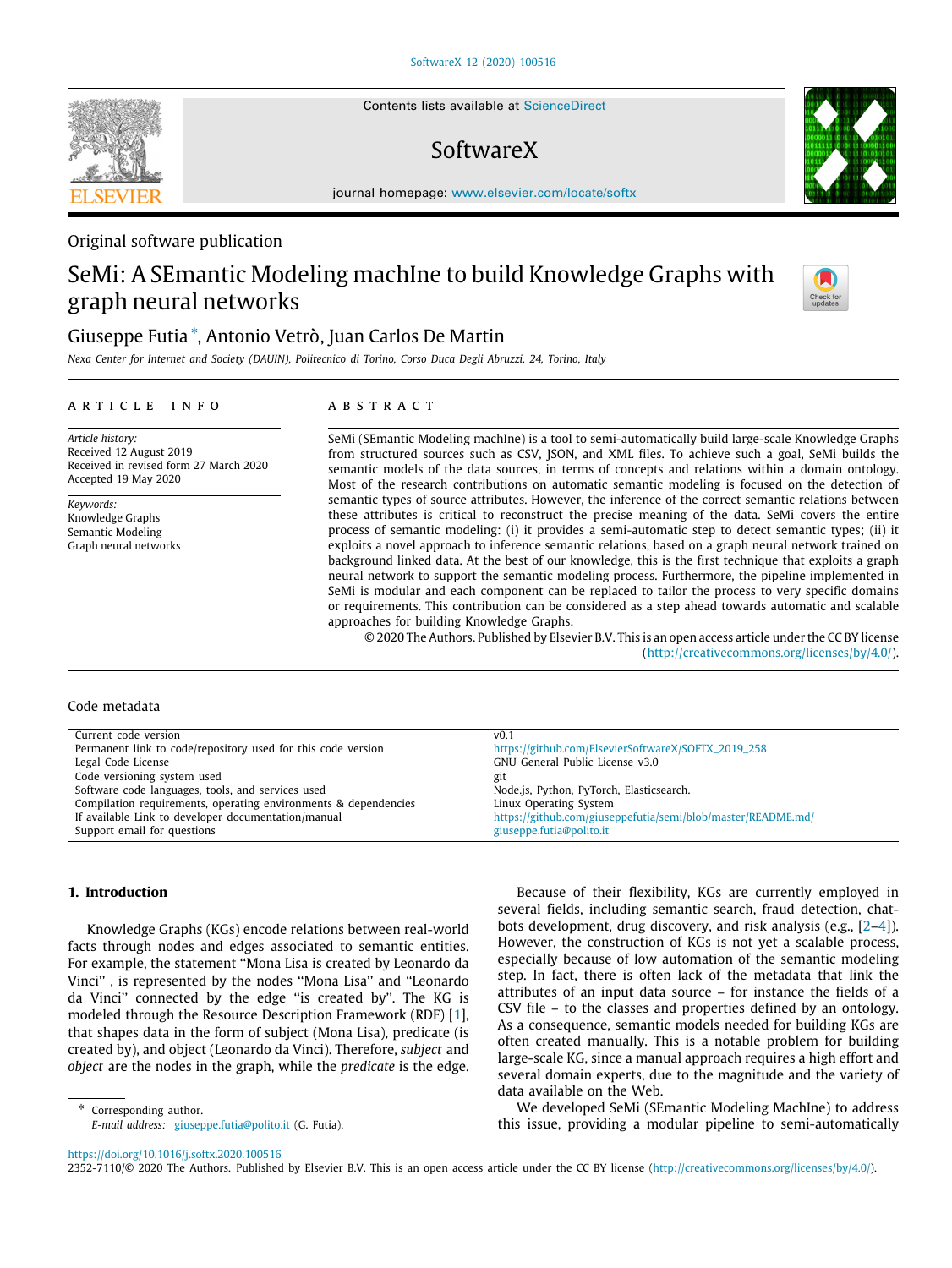reconstruct the semantic model of a data source. The semantic model is formalized as a graph where leaf nodes are the attributes of the data source and the other nodes and edges are derived from the ontology (see [Fig.](#page-1-0) [1](#page-1-0)). The semantic model generation relies on the following steps:

- 1. The *semantic type detection*, that assigns a class and a property of the ontology (*semantic label*) to each attribute of the target source. In SeMi this is a semi-automatic step, because it suggests a ranking of semantic labels for each attribute of the source, to be validated by the user or by the domain expert. The implemented approach is based on the work of Ramnandan et al. [\[5](#page-9-3)].
- 2. The *semantic relation inference*, that establishes the correct semantic relations between the target source attributes. In SeMi this step is fully-automatic and characterizes the novelty of our approach, based on a graph neural network that is trained on background linked data.

Our approach takes inspiration from the work of Taheriyan et al. [\[6](#page-9-4)]. In this article the authors describe a method that exploits linked data as background knowledge to infer semantic relations within a data source. They perform a manual extraction of features from linked data with SPARQL [\[7\]](#page-9-5) queries. These features include various types of complex graph patterns, that represent semantic relations of different lengths. The extraction of these patterns requires a compound feature engineering process, it is not scalable as the length of the semantic relation increases, and it requires prior knowledge of the linked data structure. On the contrary, our method to extract features from linked data is automatic. Our proposed approach is based on a graph neural network that automatically learns latent features from the local neighborhood structures of the linked data graph. These latent features are aggregated into a vector representation of entities and properties (*embeddings*), which are employed to predict the semantic relations within the target source. In this paper, we demonstrate that the adoption of the embeddings increases the accuracy in reconstructing the correct relations in complex data sources, compared to manually-selected and compound features. Furthermore, we show that the graph neural network training is a more scalable procedure than the extraction of increasingly complex graph patterns through SPARQL queries.

The remainder of this paper includes the following sections. Section [2](#page-1-1) presents an overview of the research into automatic semantic modeling, underlying our contribution in the field. Section [3](#page-2-0) provides details on the system goal of SeMi and its main architectural requirements. Section [4](#page-2-1) introduces the pipeline components for the semantic model generation, whose implementation details are reported in Section [5](#page-4-0). Details on the evaluation method the and results obtained by SeMi are described in Section [6.](#page-5-0) Section [7](#page-7-0) shows the package components and practical uses of the tool. In Section [8](#page-8-0) we summarize our contribution and give notice of on-going applications of SeMi and future planned developments.

# **2. Related work**

<span id="page-1-1"></span>The semantic modeling process involves two main tasks: (i) the semantic type detection (or semantic labeling) and (ii) the semantic relation inference. Among the most recent contributions in semantic labeling, we mention the work of Pomp et al. [[8](#page-9-6)], in which the authors propose a semantic concept recommendation system for data attributes based on the ''data representatives''. Data representatives define multiple representations of information that are generated from the data values, rather than from the labels of the source attributes. On the same topic, Ruemmele et al. [[9\]](#page-9-7) developed three different systems for the detection



<span id="page-1-0"></span>**Fig. 1.** Example of semantic model of a tabular data source.

of semantic types: a classification model based on a manual feature engineering process and two deep learning models that exploit the Convolutional Neural Network and the Multi-Layer Perceptron architecture respectively. Ramnandan et al. [\[5\]](#page-9-3) adopt a different perspective for semantic labeling, that consider an holistic view of the data values corresponding to a semantic label. The goal of this approach is to capture the features of data instances that are related to a semantic type as a whole. Their classifier assigns a semantic label to each attribute of the target data source: the algorithm predicts candidate semantic types by computing the cosine similarity<sup>[1](#page-1-2)</sup> between the TF-IDF<sup>[2](#page-1-3)</sup> vectors of the labeled values in the training data, and the unlabeled values coming from an attribute of a new target source.

<span id="page-1-3"></span><span id="page-1-2"></span>In SeMi we implement the method proposed by Ramnandan et al. [[5\]](#page-9-3). Their approach has the following advantages: (i) *efficiency and scalability*: their method is about 250 times faster than methods that use other algorithms such Conditional Random Fields; (ii) *accuracy in different fields*: their approach improves accuracy of competing methods on a plethora of diverse sources; (iii) *generality*: the method is agnostic in terms of ontology and schema for the semantic labeling purpose. At the end of the semantic labeling process, SeMi suggests a ranking of semantic labels for each attribute of the source, to be validated by the user or by the domain expert.

In their influential works  $[6,10,11]$  $[6,10,11]$  $[6,10,11]$  $[6,10,11]$  Taheriyan et al. indicates that research efforts in semantic modeling focused so far mainly on the detection of semantic types (or semantic labeling), while less attention has been given to the automatic inference of semantic relations. The motivation for this observed trend has to be found in the complexity of the second step: in fact, even when semantic labels are properly refined with human intervention, as expected in the functioning of SeMi, inferring the relations through an automatic mechanism is not trivial and it is still an open issue in research. In addition, in more complex (but not unusual) situations, semantic types can be connected through multiple paths that include different sequences of ontology classes and object properties. As a consequence, without

<sup>1</sup> Cosine similarity is a measure of similarity between two vectors, obtained computing the cosine of the angle between them.

<sup>2</sup> The term frequency–inverse document frequency (TF–IDF) reflects how important a word is to a document from a collection or corpus.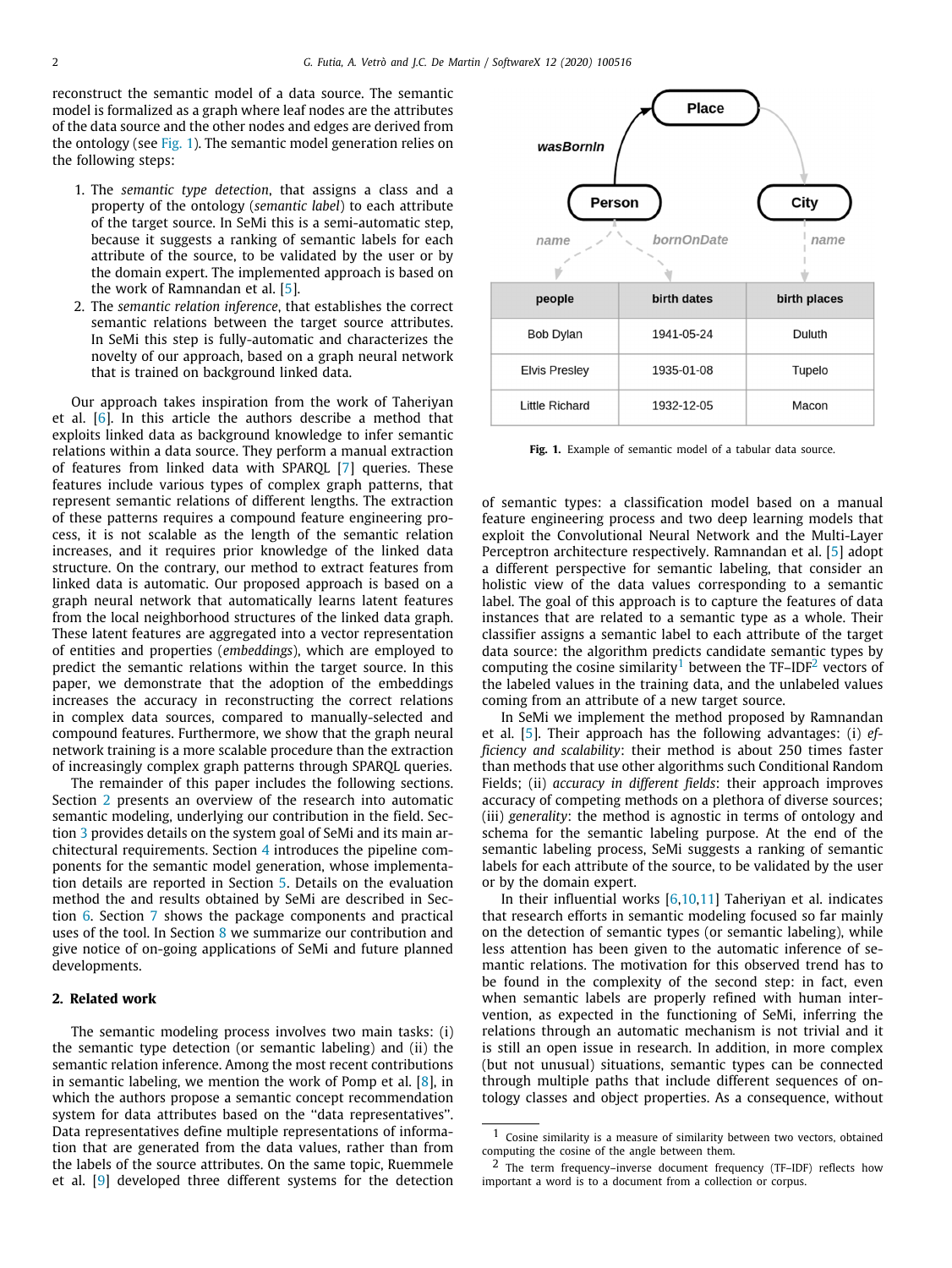

**Fig. 2.** Pipeline components of SeMi.

<span id="page-2-2"></span>explicit and additional background context, it is difficult to identify which paths – or in other words which semantic relations – define the actual meaning of the data.

Recent works that cover the entire semantic modeling process, including the semantic relation inference, exploit as background knowledge existing semantic models for similar sources, to learn the semantics of the target source. In this context, the work of Vu et al. [\[12](#page-9-10)] employs probabilistic graphical models to identify the most plausible semantic model of a data source within a combinatorial space. Among the advantages offered by this approach, the authors mention the robustness against noisy information and a straightforward method for taking advantage of relations within the data. Taheriyan et al.  $[11]$  $[11]$  propose a system that exploits existing semantic models and an ontology to build a weighted graph that includes all plausible semantic models for the target source. Then, on the basis of the assigned weight, the system computes a ranked list of candidate semantic models.

The main limitation of both approaches is that accuracy is hugely dependent on the availability of semantic models. However, in many domains existing semantic models are not available and manually create them is a very expansive process.

Among other approaches proposed in the literature to address the semantic modeling problem, and in particular the relation inference, a promising one is the exploitation of linked data repositories as background knowledge. Linked data available on the Web [[13](#page-9-11)] or in private repositories include a vast amount of meaningful information, that can be used to learn how different entities are related to each other. As demonstrated by the work of Taheriyan et al. [\[6](#page-9-4)], the results of this learning process are helpful to select a path representing the correct semantic interpretation of the target source. We took inspiration from this work to integrate in SeMi a novel mechanism for inferring semantic relations using background linked data. The most important difference between our approach and the work of Taheriyan et al. [[6](#page-9-4)] is that the latter adopts a manual extraction of compound features (e.g., complex graph patterns to represent semantic relations of different lengths), while our method automatically learns latent features for entities and properties, encoding them in a vector space. These features are learnt by the graph neural network, exploiting the local neighborhood structures within the linked data graph.

# **3. Goal and main architectural requirements**

<span id="page-2-0"></span>The goal of the SeMi tool is to produce a semantic model, given a data source, a domain ontology, and a background linked data as input. To achieve such a general goal, we identified two architectural requirements:

- *A flexible and modular pipeline*: the first requirement consists in the development of a pipeline where each component can be individually improved or replaced, for a variety of purposes, such as tailoring the tool to a very specific domain, or injecting user input in an intermediate step. In the current implementation of SeMi, only the semantic labeling step enables the possibility of user-based refinements.
- *A graph neural network model included in a production pipeline*: the implementations of graph neural networks in research literature (i) show results in comparison to other models (ii) on available benchmarks and (iii) according to specific evaluation metrics. Nevertheless, the usage of these models in a data pipeline to reach a specific purpose is a complex task. According to this requirement, we needed to include and re-engineer an existing graph neural network to the purpose of semantic relations inference.

#### **4. SeMi pipeline components**

<span id="page-2-1"></span>The pipeline to produce semantic models includes five main components ([Fig.](#page-2-2) [2](#page-2-2)):

- Semantic Type Detector (STD);
- Multi-Edge and Weighted Graph Generator (MEWGG);
- Semantic Model Builder (SMB);
- Link Predictor (LP):
- Semantic Model Refiner (SMR).

The input *artifacts* to this pipeline are (i) the input data source, (ii) the domain ontology, (iii) the background linked data; herein we describe them.

- 1. *Input data source*: an example of an input data source is in [Fig.](#page-3-0) [3](#page-3-0). The title of the columns of this table are also known as attributes of the source.
- 2. *Domain ontology*: an example of an ontology is in [Fig.](#page-3-1) [4.](#page-3-1) The nodes of the ontology are defined as classes of the ontology, while the edges can be defined as follows:
	- (a) *Object properties* connect entities belonging to two different classes. In [Fig.](#page-3-1) [4](#page-3-1) "lives in" links a "Person" to a ''Place''.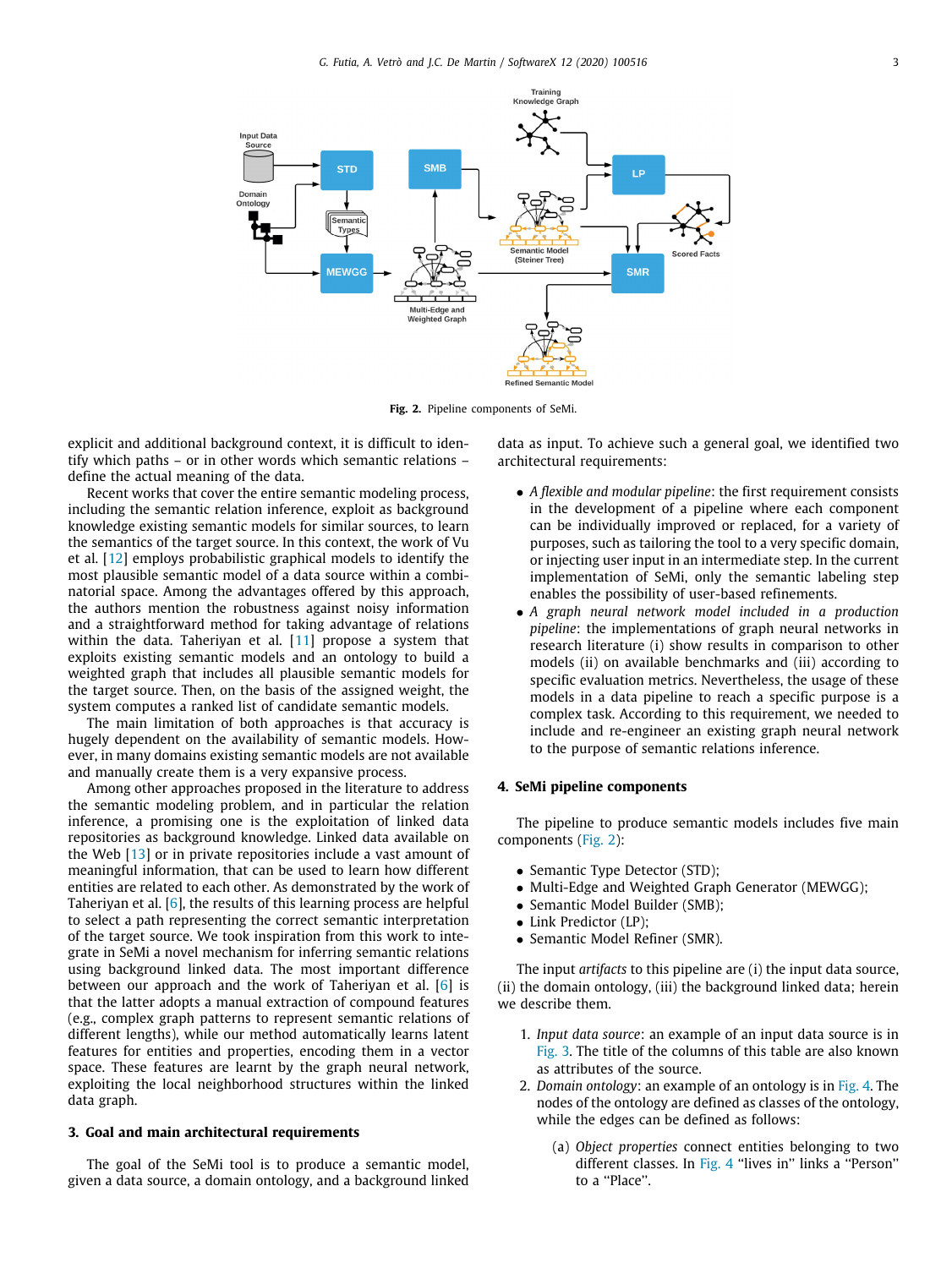| people               | birth dates | birth places |
|----------------------|-------------|--------------|
| Bob Dylan            | 1941-05-24  | Duluth       |
| <b>Elvis Presley</b> | 1935-01-08  | Tupelo       |
| Little Richard       | 1932-12-05  | Macon        |

**Fig. 3.** Example of input data source.

<span id="page-3-0"></span>

**Fig. 4.** Example of domain ontology.

- <span id="page-3-1"></span>(b) *Subclass properties* are a special case of object properties that connect entities belonging to two different classes. In particular, they establish a connection from a broader concept to a more specific concept. In [Fig.](#page-3-1) [4](#page-3-1) "Place" and "City" are linked by a subclass property.
- (c) *Data properties* connect an entity belonging to a class and a literal value. In our example, ''bornOnDate'' connects a ''Person'' with his birth date.
- 3. *Background linked data*: an example of linked data adopted for training purposes is depicted in [Fig.](#page-3-2) [5.](#page-3-2) This background knowledge covers data belonging to the same domain of the target source, it adopts a subset of the properties declared in the ontology, and it includes instances of classes of the domain ontology.

The domain ontology provides a formal definition of entity types and properties that connect entities within a specific domain. It generalizes the model of the data, but it does not include details on the entities themselves. The background linked data collects specific information on the entities, that are described and interconnected in a graph structure using types and properties defined by the domain ontology. In other words, the ontology does not contain facts related to the data, but it provides the necessary semantic scaffolding to structure the collection of data facts within the linked data graph.



**Fig. 5.** Example of background linked data.

# <span id="page-3-2"></span>*4.1. Semantic type detector*

<span id="page-3-4"></span>The STD component takes the data source and the ontology as input. The goal of the STD is to assign a semantic type (also called *semantic label*) to each attribute of a data source. Such semantic label consists of a combination of an ontology class and an ontology data property. As shown in [Fig.](#page-1-0) [1,](#page-1-0) the semantic label of the attribute ''people'' is ''Person\_name'', where ''Person'' is a class and ''name'' is a data property.

### *4.2. Multi-edge and weighted graph generator*

<span id="page-3-5"></span>The MEWGG component receives the semantic types produced by the STD and the domain ontology. The goal of the MEWGG is to build a multi-edge and weighted graph that includes all plausible semantic models for the target source. More specifically, MEWG reconstructs all possible semantic relations between all the semantic types, according to the object properties of the domain ontology. The weights assigned to these object properties are only based on the structure of the ontology (see Section [5.2\)](#page-4-1).

The semantic relation is a path that connects two semantic types. In the simplest case, the semantic relation is an object property. In more complex cases, the path includes different classes and more object properties. For instance, with reference to the semantic model of [Fig.](#page-1-0) [1,](#page-1-0) "Person" is connected to "City" with a path that includes the object property ''wasBornIn'', the class "Place", and the subclass property that links "Place" to the class "City". We implemented the algorithm of Knoblock et al.  $[14]$  $[14]$  to build the multi-edge and weighted graph.

# *4.3. Semantic model builder*

<span id="page-3-3"></span>The SMB component takes the graph produced by the MEWGG as input. The goal of the SMB is to select an initial semantic model, among all plausible semantic models, which encompasses the minimum cost path on the graph that connects all semantic types. The detection of this path in the graph can be considered a steiner tree problem [[15\]](#page-9-13). To resolve the steiner tree problem, we adopt the approach provided by Kou et al. [[16](#page-9-14)]. In our case, the classes of the semantic types are the steiner nodes and the generated semantic model describes the target source in terms of classes and properties of the domain ontology. The detection of the steiner tree in the graph produced by the MEWGG has the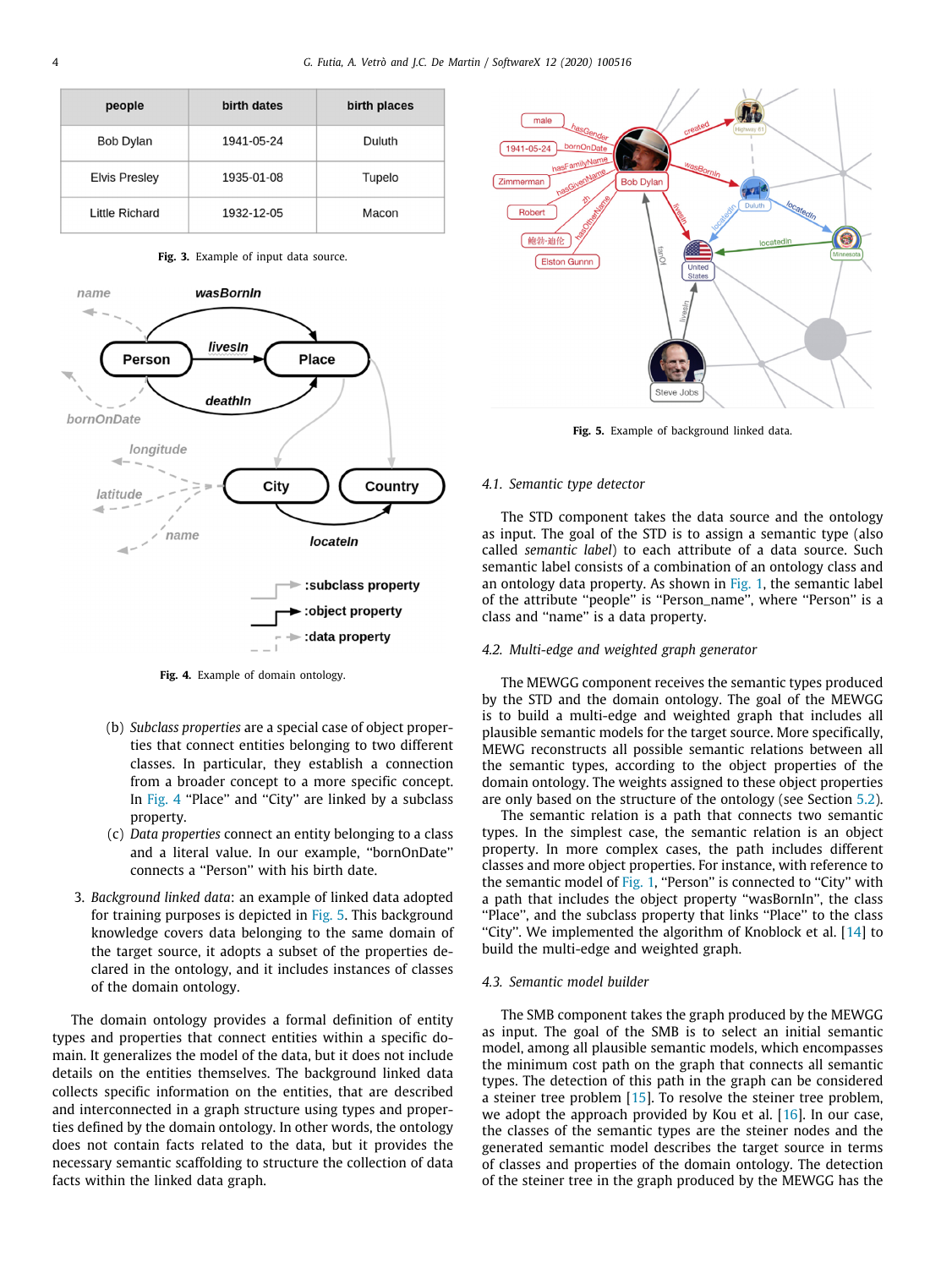following limit: the object property weights are based only on the structure of the ontology and they do not necessarily reflect the correct semantic interpretation of the target source.

### *4.4. Link predictor*

<span id="page-4-2"></span>The LP component is characterized by an offline and online stage. In the offline stage, the input of the LP are RDF facts from background linked data repositories. This background knowledge is adopted for training the graph neural network model, whose output are the embeddings of entities and object properties of RDF facts seen during the training process. In the online stage, these embeddings are used to score the unseen RDF facts, resulting from all plausible semantic models produced by the MEWGG. In details, the RDF fact scores are properly used to adjust the weights assigned to the graph by the MEWGG, incorporating information from the background knowledge provided by linked data. The intuition behind this refinement is that properties used by other people to semantically describe data in a domain are more likely to represent the semantics of the target source in the same domain.

The adoption of the LP component represents a step towards in the semantic modeling process. In fact, in the work of Taheriyan et al. [[6\]](#page-9-4) the weights of the semantic relations derived from complex graph patterns are assigned through an inverse relation of their frequency in the background knowledge. In our approach, we consider latent information embodied in the background knowledge which are not the result of a manual and compound features extraction from the linked data, but are automatically extracted by means of the graph neural network (see implementation details in Section [5.4\)](#page-5-1).

#### *4.5. Semantic model refiner*

<span id="page-4-3"></span>The SMR component receives the initial semantic model built by the SMB, the embeddings to score unseen RDF facts, and all plausible semantic models included in the MEWGG. The SMR computes the aggregation of the RDF score facts that refer to the same semantic relation. Comparing such aggregated values, the SMR replaces (or confirms) the semantic relations that link semantic types classes and performs a new steiner tree detection. Therefore, the goal of the SMR is to provide a new semantic model that describes in a more accurate and rich way the semantics of the target source.

#### **5. Implementation details**

<span id="page-4-0"></span>This section discusses the implementation of the current SeMi release.

#### *5.1. Semantic type detection querying indexes*

To assign a semantic label, the STD measures the similarity [\[17\]](#page-9-15) between the data values of unlabeled attributes of the target source and the data values of sources with labeled attributes. Such labeled data sources are stored within an Elasticsearch [[18\]](#page-9-16) Lucene index: therefore, the STD composes and performs a Lucene query to obtain a ranking of scored semantic types for each attribute of the target source. After this ranking, the user can select which semantic types correctly label the attributes of the target source.

The current implementation of the STD is available in Node.js, because it is suitable to interact with RESTful services provided by Elasticsearch.

# *5.2. Incremental generation of the multi-edge and weighted graph*

<span id="page-4-1"></span>The MEWGG component incrementally creates a graph G through the following steps (see Algorithm 1 for more details):

- *Addition of semantic types* (lines 1–5 of Algorithm 1): for each semantic type the algorithm creates and adds to *G* the following graph structures: (i) a class node, (ii) a data node, (iii) a weighted edge between the two nodes. Then, it assigns a weight of 1 to this edge.
- *Addition of closure nodes* (lines 6–9 of Algorithm 1): for each class node in *G* the algorithm performs a SPARQL query [\[7](#page-9-5)] to get the related ontology classes. Such classes are added as new class nodes (*closures*) to *G*.
- *Addition of edges between class nodes* (lines 12–21 of Algorithm 1): object properties (see Section [4](#page-2-1)) connecting all class nodes in *G* are retrieved from the ontology through a SPARQL query. Such properties are added to *G* as new edges.
- *Assignment of a weight to each new edge*: different types of object property *p* can connect the class nodes  $c<sub>u</sub>$  and  $c<sub>v</sub>$ in *G*:
	- **–** *direct properties* (lines 14–15 of Algorithm 1): *p* is a direct property between  $c_u$  and  $c_v$  if they are respectively defined as domain and range of the *p* in the ontology. The algorithm assigns a weight of 100 to edges corresponding to direct properties;
	- **–** *inherited properties* (lines 16–17 of Algorithm 1): *p* is an inherited property between  $c_u$  and  $c_v$  if its domain contains one of the super classes of  $c<sub>u</sub>$  and its range contains one of the super classes of  $c_v$ . The algorithm assigns a weight of 100 +  $\epsilon$  to edges corresponding to inherited properties;
	- **–** *subclass properties* (lines 18–19 of Algorithm 1): *p* is a subclass property between  $c_u$  and  $c_v$  if they are linked by a special property in the ontology called *rdfs:subClassOf.* The algorithm assigns a weight of 100/ $\epsilon$ to edges corresponding to subclass properties.

This component is implemented in Node.js, because it is suitable to manage the response of SPARQL queries in an asynchronous way.

# *5.3. Semantic model definition through steiner trees and SPARQL syntax*

The detection of the shortest path within the graph that connects the class nodes of the semantic types is a steiner tree problem. The time complexity of the steiner algorithm (see Sec-tion [4.3\)](#page-3-3) is equal to  $O(|N_d||N_c|^2)$  in which  $N_d$  is the set of data nodes and *N<sup>c</sup>* is the set of class nodes in *G*. Considering the dataset adopted in our experimental evaluation (see Section [6.1](#page-6-0) for more details), time complexity for this step is negligible compared to other steps, for instance the training time of the graph neural network. However, it can be an indicator for other users that intend to adopt SeMi for building their own KGs.

The detected steiner tree represents, in the form of a graph, the initial semantic model. Nevertheless, the semantic model needs to be converted using the syntax of a mapping language, such as R2RML [[19](#page-9-17)], RML [[20](#page-9-18)], or SPARQL. Semantic models expressed using a mapping language can be processed by engines such as MIRROR [[21](#page-9-19)], RML Mapper [\[20](#page-9-18)], and TARQL [\[22\]](#page-9-20) to generate KGs. In our implementation we chose a specific SPARQL syntax that can be processed by the JARQL library [\[23\]](#page-9-21). The source code that converts the graph representation of the semantic model in SPARQL is implemented in Node.js, while JARQL is implemented in JAVA within an external library.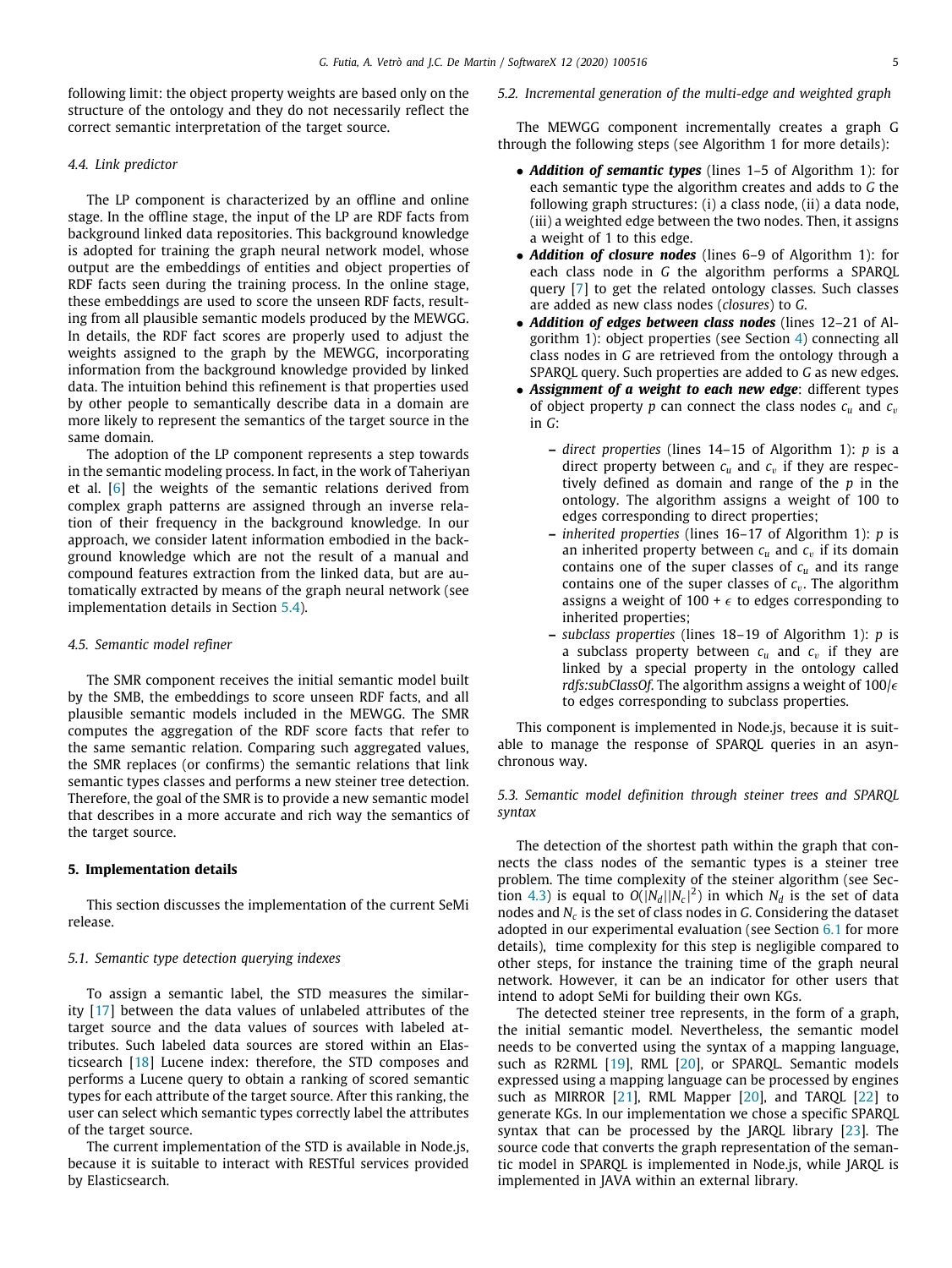| <b>Algorithm 1:</b> Generate the Multi-Edge and Weighted Graph                 |
|--------------------------------------------------------------------------------|
| <b>Input:</b> Semantic Types STs{class, data_prop, source_attr}                |
| <b>Input:</b> Domain Ontology O{classes, object_props}                         |
| <b>Output:</b> Graph G                                                         |
| 1 for loop on STs do                                                           |
| $G.add_class\_node(ST{class};$<br>2                                            |
| G.add_data_node(ST{source_attr});<br>3                                         |
| G.add_edge(ST{class}, ST{source_attr}, ST{data_prop}, $w =$<br>4               |
| 1);                                                                            |
| <sub>5</sub> end                                                               |
| 6 closures $\leftarrow$ sparql_closure(O{classes});                            |
| 7 for loop on closures do                                                      |
| G.add_class_node(closure);<br>8                                                |
| 9 end                                                                          |
| 10 $c_u s \leftarrow get\_class\_nodes(G);$                                    |
| 11 $c_v s \leftarrow get\_class\_nodes(G);$                                    |
| 12 for loop on $c_{\mu} s$ do                                                  |
| <b>for</b> loop on $c_n$ <b>s do</b><br>13                                     |
| $direct\_props \leftarrow spargl\_direct(c_u, c_v, O\{object\_props\});$<br>14 |
| G.add_edges( $c_u$ , $c_v$ , direct_props, $w = 1$ );<br>15                    |
| inherited_props $\leftarrow$<br>16                                             |
| sparql_inherited( $c_u$ , $c_v$ , O{object_props});                            |
| G.add_edges( $c_u$ , $c_v$ , inherited_props, $w = 1 + \epsilon$ );<br>17      |
| subclass_props $\leftarrow$<br>18                                              |
| sparql_subclass( $c_u$ , $c_v$ , O{object_props});                             |
| G.add_edges( $c_u$ , $c_v$ , subclass_props, $w = 1/\epsilon$ );<br>19         |
| end<br>20                                                                      |
| 21 end                                                                         |

#### *5.4. Graph neural network architecture for link prediction*

<span id="page-5-1"></span>The LP is a graph neural network composed by two main units: (i) an *encoder*, which is a neural architecture called Relational Graph Convolutional Networks (R-GCN) [[24\]](#page-9-22). The goal of the R-GCN is to assign embeddings, to entities within the background linked data (ii) a *decoder*, which manipulates such vectors with a factorization method in order to predict new facts in the background linked data (see Algorithm 2 for more details). The propagation model of the R-GCN, for each layer *l* of the network, is defined as follows (line 6 of Algorithm 2):

$$
h_i^{(l+1)} = \sigma \left( \sum_{r \in \mathcal{R}} \sum_{j \in \mathcal{J}_i^r} \frac{1}{c_{i,r}} W_r^{(l)} h_j^{(l)} + W_0^{(l)} h_i^{(l)} \right) \tag{1}
$$

where:

- $h_i^l \in R^{d^{(l)}}$  denotes the hidden state of the node  $v_i$  (its vector representation) in the *l*th layer of the neural network
- $\sigma$  is an element-wise activation function such as ReLU;
- $\mathcal{J}_i^r$  is the set of indices of the neighbors of node *i* under the relation  $r \in \mathcal{R}$ ;
- *ci*,*<sup>r</sup>* is a hyperparameter of the application that controls the entity of the normalization;
- *W* is a weight matrix.

The computation of Eq. ([1\)](#page-5-2) is performed in parallel for all nodes at each network update. By stacking up several layers, it is possible to capture and encode the relations between nodes across multiple steps.

The purpose of the decoder is to predict new facts within the background linked data, by scoring candidate new RDF facts in the form *(subject, relation, object)* using a factorization function. In practice, the decoder could employ any factorization or scoring function, so we chose to employ DistMult [[25](#page-9-23)], as done by Schlichtkrull et al. [\[24\]](#page-9-22). Given a background linked data, we want to assign a certain score *f* (*s*,*r*, *o*) to a candidate fact (*s*,*r*, *o*). DistMult associates each relation *r* with a diagonal matrix *R<sup>r</sup>* , and the score for a given candidate fact is computed as follows (line 12 of Algorithm 2):

$$
f(s, r, o) = e_s^T R_r e_o \tag{2}
$$

The model is trained by means of the negative sampling: for each training sample, a set of negative samples is generated by randomly corrupting either the subject or the object of the fact. The model is optimized so that the positive facts are scored higher than the negative ones.

To include the LP in the semantic model pipeline we modified the implementation of  $[24]$  $[24]$ , in order to produce embeddings that are used by next block to score RDF facts generated by the plausible semantic models of the target source. The LP is implemented in Python adopting the Deep Graph Library [\[26\]](#page-9-24) based on the PyTorch framework.

|    | Algorithm 2: Link prediction with the graph neural network                                          |
|----|-----------------------------------------------------------------------------------------------------|
|    | <b>Input</b> : complete_set, train_set, valid_set, test_set, adj_matrix                             |
|    | <b>Output:</b> entity_embs, property_embs                                                           |
|    | 1 entity_dict $\leftarrow$ create_entity_dict(complete_set);                                        |
|    | 2 property_dict $\leftarrow$ create_property_dict(complete_set);                                    |
|    | 3 entity_embs $\leftarrow$ initialize_embs(entity_dict);                                            |
|    | 4 property_embs $\leftarrow$ initialize_embs(property_dict);                                        |
|    | /* Forward: aggregate and update entity                                                             |
|    | embeddings using the local neighborhood                                                             |
|    | $\ast/$<br>structure                                                                                |
|    | 5 entity_embs $\leftarrow$ update_features(entity_embs, adj_matrix);                                |
|    | /* Backward: computing gradients and update                                                         |
|    | entity and property embeddings to reconstruct                                                       |
|    | the facts<br>*/                                                                                     |
|    | 6 s_tr <sub>id</sub> , p_tr <sub>id</sub> , o_tr <sub>id</sub> $\leftarrow$ extract_ids(train_set); |
|    | 7 $s_v a_{id}$ , $p_v a_{id}$ , $o_v a_{id} \leftarrow$ extract_ids(valid_set);                     |
|    | <b>8</b> S_te <sub>id</sub> , p_te <sub>id</sub> , o_te <sub>id</sub> ← extract_ids(test_set);      |
|    | 9 for epochs do                                                                                     |
| 10 | grads $\leftarrow$                                                                                  |
|    | compute_grads(emb(s_tr <sub>id</sub> ) * emb(p_tr <sub>id</sub> ) * emb(o_tr <sub>id</sub> ));      |
| 11 | entity_embs, property_embs $\leftarrow$ update_weights(grads);                                      |
| 12 | model $\leftarrow$                                                                                  |
|    | best_on_validation(emb(s_va <sub>id</sub> ), emb(p_va <sub>id</sub> ), emb(o_va <sub>id</sub> ));   |
|    |                                                                                                     |
|    | 13 end                                                                                              |
|    | /* Evaluation: evaluate the best model on the test                                                  |
|    | set and return computed embeddings<br>*/                                                            |
|    | 14 fact_scores $\leftarrow$                                                                         |
|    | $evaluate(emb(s_{td}), emb(p_{td}),emb(o_{td}),mob(t_{id}))$                                        |
|    |                                                                                                     |

#### <span id="page-5-2"></span>*5.5. Semantic model refinement based on fact scores*

<span id="page-5-3"></span>The SBR determines whether to refine or validate the initial semantic model. The weight of each semantic relation of all plausible semantic models are updated according to the aggregated scores of the related RDF facts. These scores are then weighted on the number of occurrences of each semantic relation. On the basis of this aggregated score, the algorithm performs a new steiner tree detection and propagates any changes to the initial semantic model. This component is implemented in Python.

## **6. Evaluation**

<span id="page-5-0"></span>Our objective is to investigate the capability of SeMi in inferencing accurate semantic relations within a target source. In this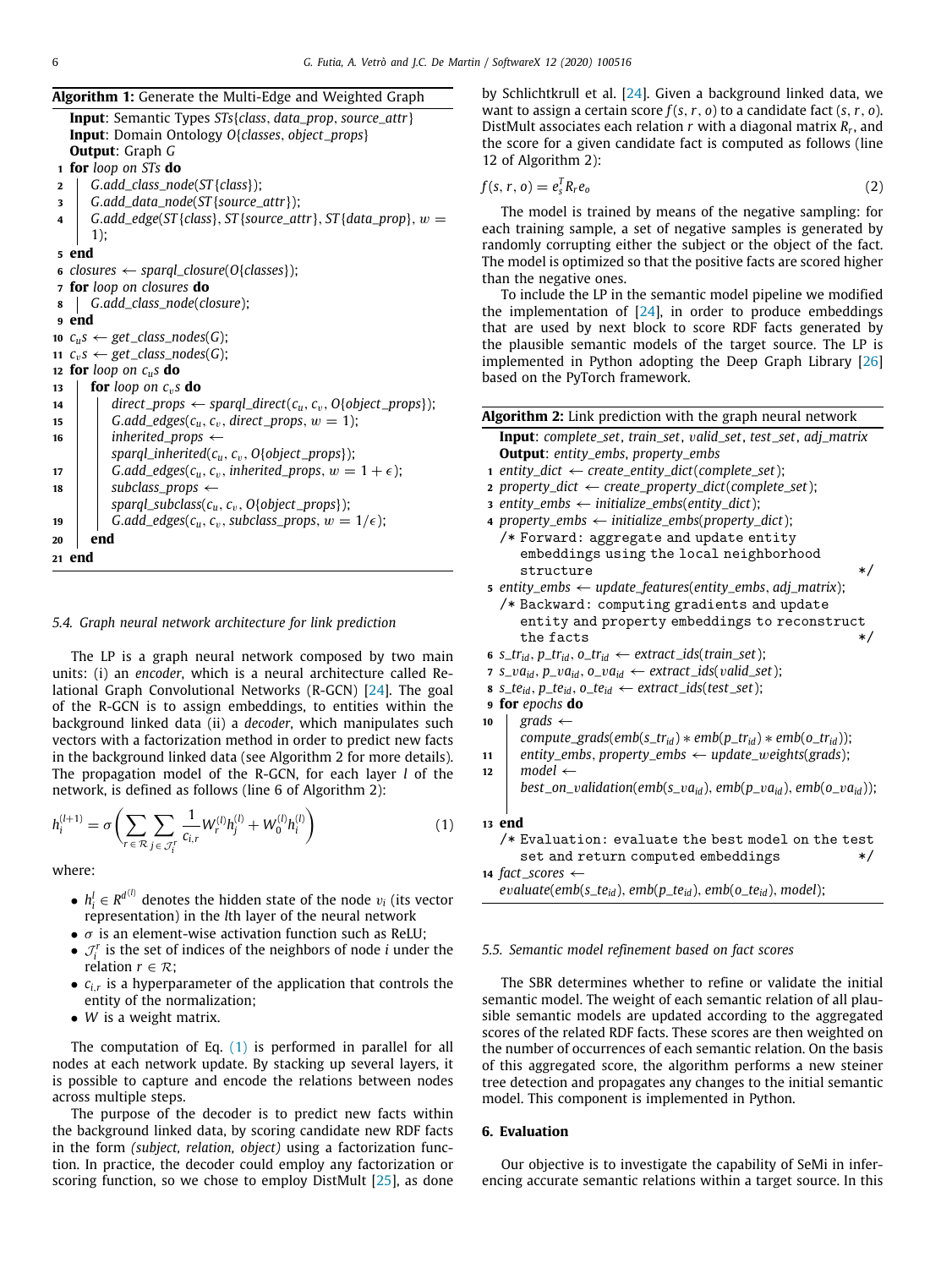Section, we described the dataset adopted for the evaluation and we reported details on the validation procedure, discussing the obtained results.

# *6.1. Evaluation dataset*

<span id="page-6-0"></span>The evaluation dataset includes 15 target sources available in JSON format on the advertising domain. The domain ontology is an extension of Schema.org [[27](#page-9-25)], which contains 736 classes and 1081 properties. To prepare the background knowledge for each target source we employed the leave-one-out setting. In practice, if *k* is the number of sources in our dataset, the background linked data assigned to each target source is created from the RDF facts obtained by the other  $k - 1$  sources. In other words, each background knowledge includes RDF facts which come from all the sources, except those obtained from the target source. The leave-one-out setting guarantees that the background knowledge does not contain the facts related to the semantic relations within the target source, that have to be predicted in the experiment. Nevertheless, we included the RDF facts from the target source that are specifically related to the semantic types. This step has no impact on the performance of semantic relation inference, because semantic type facts are not considered during the experimental evaluation. However, additional facts derived from semantic types are required within the training process, because the graph neural network has to learn the latent features of all entities, including the target source entities, in order to execute the link prediction task. To ensure the quality of linked data repositories adopted as background knowledge, the RDF facts are generated using the ground-truth semantic models.

The original dataset, including the target sources, the ontology, and the ground-truth semantic models are available in the Taheriyan GitHub repository.<sup>[3](#page-6-1)</sup> We chose to perform the evaluation on this specific dataset, because it represents the case in which the approach of Taheryan et al. [\[6](#page-9-4)] obtained the best performance. The background linked data for training the graph neural network are novels and constructed specifically for our experiment. To simplify the access to all data employed in the evaluation, we created two folders in the SeMi GitHub repository: (i) input sources, ontologies, and background linked data are available at [https://github.com/giuseppefutia/semi/tree/](https://github.com/giuseppefutia/semi/tree/master/data/taheriyan2016/task_04) [master/data/taheriyan2016/task\\_04;](https://github.com/giuseppefutia/semi/tree/master/data/taheriyan2016/task_04) this folder includes also the semantic models generated by our system. The ground truth semantic models and the semantic models computed by baseline algorithms (see Subsection 6.2.2 for more details) are available at [https://github.com/giuseppefutia/semi/tree/master/evaluation/](https://github.com/giuseppefutia/semi/tree/master/evaluation/taheriyan2016/task_04) [taheriyan2016/task\\_04.](https://github.com/giuseppefutia/semi/tree/master/evaluation/taheriyan2016/task_04) Details on the input sources (number of attributes), on the background linked data (number of entities and object properties), and on ground-truth semantic models (number of nodes and semantic relations) are reported in [Table](#page-6-2) [1.](#page-6-2)

# *6.2. Evaluation procedure and results*

The evaluation procedure relied on two different steps: (i) the validation of the graph neural network; (ii) the validation of the semantic relation inference task.

# *6.2.1. Validation of the graph neural network*

The first step of the evaluation procedure consisted in the validation of the link prediction (LP) mechanism, based on the graph neural network trained with background linked data. Each background linked data assigned to a target source was splitted into three different datasets: the training set, the validation set, and the test set. Then, these datasets are taken as input by the

#### **Table 1**

<span id="page-6-2"></span>Details on target sources, background linked data, and ground truth semantic models.

| Sources               | #attrs | Background LD |        |        | Ground-Truth SMs |
|-----------------------|--------|---------------|--------|--------|------------------|
|                       |        | #entities     | #facts | #nodes | #links           |
| alaskaslist           | 8      | 3396          | 6954   | 12     | 3                |
| armslist              | 20     | 3396          | 6793   | 15     | 4                |
| dallasguns            | 15     | 3379          | 6940   | 23     | 7                |
| elpasoguntrader       | 8      | 3396          | 7044   | 13     | 4                |
| floridagunclassifieds | 16     | 3396          | 6904   | 23     | 6                |
| floridaguntrader      | 10     | 3396          | 6774   | 15     | 4                |
| gunsinternational     | 10     | 3396          | 6945   | 19     | 4                |
| hawaiiguntrader       | 7      | 3396          | 7122   | 11     | 3                |
| kyclassifieds         | 10     | 3396          | 6945   | 14     | 3                |
| montanagunclassifieds | 9      | 3396          | 7104   | 14     | 4                |
| msguntrader           | 11     | 3375          | 7086   | 16     | 4                |
| nextechclassifieds    | 20     | 3396          | 6198   | 32     | 11               |
| shooterswap           | 11     | 3396          | 7041   | 15     | 3                |
| tennesseegunexchange  | 14     | 3396          | 7104   | 21     | 6                |
| theoutdoorstrader     | 12     | 3396          | 6784   | 18     | 5                |

graph neural network and used to perform the LP. To measure the performance of the LP we employed as metric the standard Mean Reciprocal Rank (MRR) [\[28\]](#page-9-26). In our case the MRR provides an insight on the correctness of the facts reconstructed by the graph neural network, exploiting the learned embeddings of entities and object properties. For each background linked data, [Table](#page-7-1) [2](#page-7-1) reports: (i) details on the number of facts included in the training set, the validation set, and the test set respectively; (ii) the resulting MRR on the test dataset. An overview of the most significant hyperparameters used to train the graph neural network is available in [Table](#page-7-2) [3.](#page-7-2)

<span id="page-6-1"></span>To understand the effectiveness of the graph neural network on our background linked data, we compared our results with the MRR values obtained by the graph neural network on FB15 k237[[29](#page-9-27)], one of the most well-known dataset for benchmarking KG completion tasks. These MRR values reported in literature [[24\]](#page-9-22) are:

- MRR Raw: 0.158
- Hits 1: 0.153
- Hits 3: 0.258

MRR values obtained on background linked data (Raw and Hits 1) are higher than the MRR values obtained on FB15 k237, therefore the graph neural network performed very well on our dataset. In practice, this means that entity and object property embeddings encode in a proper way the local neighborhood structure of the background knowledge. As a consequence, these embeddings can be suitable to score facts derived from all plausible semantic relations in the target source, identifying the most accurate ones.

#### *6.2.2. Validation of the semantic relation inference task*

In the second step of the experimental evaluation we investigated if SeMi performs better than the approach of Taheriyan et al.  $[6]$ , that is currently implemented in Karma  $[14]$  $[14]$ . Furthermore, we compared our approach with two different base lines: (i) a method exploiting only the frequency of semantic relations of length 1 within linked data (no heuristics to extract and rank complex the graph patterns, as done by Taheriyan et al.  $[6]$  $[6]$ ; (ii) a method based on the detection of a steiner tree on a multi-edge and weighted graph, whose weights are assigned using only the ontology structure (no background knowledge). We focused the evaluation procedure on the semantic relation inference task and for this reason we considered that the correct semantic types are already available. We evaluated the accuracy of computed semantic models in terms of precision and recall, by comparing them

<sup>3</sup> [https://github.com/taheriyan/iswc-2016/blob/master/weapon-ads.zip.](https://github.com/taheriyan/iswc-2016/blob/master/weapon-ads.zip)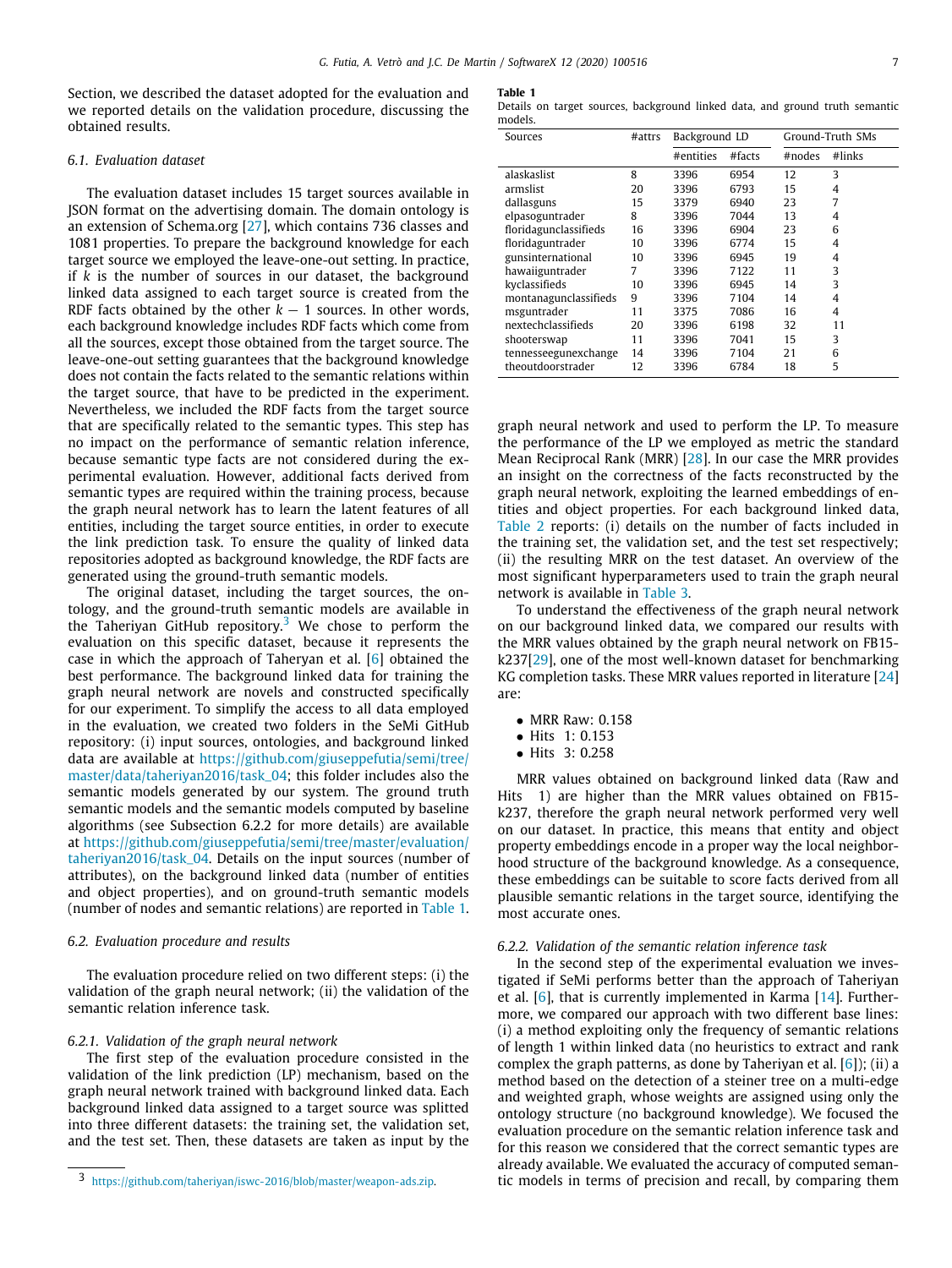#### **Table 2**

<span id="page-7-1"></span>Number of facts in the training, the validation, and the testing set and the MRR values obtained by the graph neural network on each background linked data.

| Sources               |          | Background LD - #Facts |         | Mean Reciprocal Rank (MRR) |           |           |  |
|-----------------------|----------|------------------------|---------|----------------------------|-----------|-----------|--|
|                       | Training | Validation             | Testing | Raw                        | Hits $@1$ | Hits $@3$ |  |
| alaskaslist           | 6264     | 345                    | 345     | 0.202556                   | 0.171014  | 0.221739  |  |
| armslist              | 6123     | 335                    | 335     | 0.189313                   | 0.156716  | 0.214925  |  |
| dallasguns            | 6250     | 345                    | 345     | 0.222723                   | 0.201449  | 0.233333  |  |
| elpasoguntrader       | 6344     | 350                    | 350     | 0.175496                   | 0.135714  | 0.198571  |  |
| floridagunclassifieds | 6214     | 345                    | 345     | 0.213165                   | 0.191304  | 0.224638  |  |
| floridaguntrader      | 6104     | 335                    | 335     | 0.207233                   | 0.174627  | 0.229851  |  |
| gunsinternational     | 6264     | 345                    | 345     | 0.205095                   | 0.188406  | 0.211594  |  |
| hawaiiguntrader       | 6412     | 355                    | 355     | 0.208059                   | 0.180282  | 0.223944  |  |
| kyclassifieds         | 6255     | 345                    | 345     | 0.191376                   | 0.163768  | 0.207246  |  |
| montanagunclassifieds | 6394     | 355                    | 355     | 0.233740                   | 0.212676  | 0.245070  |  |
| msguntrader           | 6386     | 350                    | 350     | 0.209148                   | 0.188571  | 0.222857  |  |
| nextechclassifieds    | 5588     | 305                    | 305     | 0.204046                   | 0.177049  | 0.216393  |  |
| shooterswap           | 6341     | 350                    | 350     | 0.226965                   | 0.205714  | 0.241429  |  |
| tennesseegunexchange  | 3694     | 355                    | 355     | 0.203350                   | 0.180282  | 0.214085  |  |
| theoutdoorstrader     | 6114     | 335                    | 335     | 0.185680                   | 0.159701  | 0.205970  |  |

#### <span id="page-7-2"></span>**Table 3**

Graph neural network hyperparameters.

| Hyperparameters   | Values |
|-------------------|--------|
| Dropout           | 0.2    |
| Hidden layers     | 2      |
| Hidden neurons    | 100    |
| Learning rate     | $1e-2$ |
| Epochs            | 6000   |
| Regularization    | 0.01   |
| Edges sample size | 1000   |
| Negative sampling | 10     |

with the ground-truth semantic models. If the correct semantic model of the source *s* is denoted as *sm* and the semantic model computed by the system is denoted as *sm*′ , precision and recall are defined by Taheriyan et al. [[6\]](#page-9-4) as follows:

$$
precision = \frac{rel(sm) \cap rel(sm')}{rel(sm')}
$$
 (3)

$$
recall = \frac{rel(sm) \cap rel(sm')}{rel(sm)} \tag{4}
$$

where  $rel(sm)$  is the set of triples  $(u, v, e)$ , where *e* is an object property from the ontology class *u* to the ontology class v. [Table](#page-8-1) [4](#page-8-1) reports the results in terms of precision and recall obtained by: (i) SeMi; (ii) the approach of Taheriyan et al. [\[6](#page-9-4)]) (Tahe in the Table); (iii) the baseline exploiting only the frequency of semantic relations of length 1 (Occs in the Table); (iv) the baseline using the steiner tree performed on a weighted graph based on the ontology structure (Stei in the Table).

In our evaluation experiment SeMi always obtained a better accuracy in terms of precision and recall, compared to: (i) the baseline that captures the frequency of semantic relations of length 1; (ii) the baseline of the steiner tree built on the graph weighted according to the ontology structure. In this experiment we employed the dataset in which the Taheriyan et al. [[6\]](#page-9-4) approach obtained the best results. The results show that our approach outperforms the state of the art in case of the following data sources: ''dallasguns'', ''floridagunclassifieds'', ''gunsinternational'', and ''shooterswap''. These sources have the most complex structure in terms of number of nodes and links in the groundtruth semantic models (see [Table](#page-6-2) [1](#page-6-2) for more details.) The accuracy improvement in these specific cases can be explained considering the different levels of features extraction. The system of Taheriyan identifies the best semantic relation considering two metrics: (i) cost and (ii) coherence. The cost of the semantic relation derived from a graph pattern is computed according to an inverse function of its popularity. As a consequence, computing the minimum cost is equivalent to select the most frequent semantic relation. On the other side, the coherence gives priority to longer semantic relations. From a different perspective, SeMi assigns to each plausible semantic relation a cost, aggregating the scores obtained by each RDF fact of the semantic relation. This score is computed by the DistMult factorization method (see Section [5.4\)](#page-5-1) that takes as input the embeddings of the subject, the predicate, and the object of the RDF fact. Embeddings represent more granular and latent information that incorporate hidden regularities in the data that cannot be detected adopting a manual approach for the extraction of compound features. For many other data sources, SeMi reaches the accuracy in terms of precision and recall of the state of the art [[6](#page-9-4)]. Therefore, we believe the our approach allows to distinguish very well the correct relation, exploiting the neighborhood structure of the graph. On the other side, we noticed that the performance of SeMi in terms of precision drastically low in presence of many data attributes within sources that are characterized by the same semantic type (see ''elpasoguntrader'' and ''nextechclassifieds''). For instance, the ''nextechclassifieds'' source includes 5 different attributes that are labeled with the ontology class ''schema:Offer''. According to the ground-truth semantic model of this source, the class of the semantic type ''schema:Offer1'' is linked to the other 4 entities classes with the object property ''schema:relatedTo''. Nevertheless, this type of graph structure represents an anomaly because it never appears in the semantic models of the other sources, that have been exploited for creating the background knowledge of ''nextechclassifieds''. We believe that including in the background linked data analogous graph structures the performance of SeMi should increase.

Regarding the scalability issues, in their work, Taheriyan et al. [[6](#page-9-4)] underlines that performing a single SPARQL query on Virtuoso [[30](#page-9-28)] repository with more than three million of triple requires approximately one hour for the graph patterns of length five (Mac OS X System, 2.3 GHz Intel Core i7 CPU, 16 GB of RAM). This time is expected to grow exponentially as the dimension of semantic relations increase. The training of the graph neural network is the operation performed by SeMi, that specifically involves the background linked data, as the SPARQL queries performed by Taheriyan et al.  $[6]$  $[6]$ . The training execution time is less than 30 min and does not encounter issues related to the growing of semantic relations complexity. The training step has been performed on a Centos 7 - OpenHPC 1.3 System, nVidia Tesla V100 SXM GPU, 32 GB of memory, 5120 cuda cores.

#### **7. Package components and practical uses**

<span id="page-7-0"></span>The current version of SeMi includes the following components in the GitHub repository: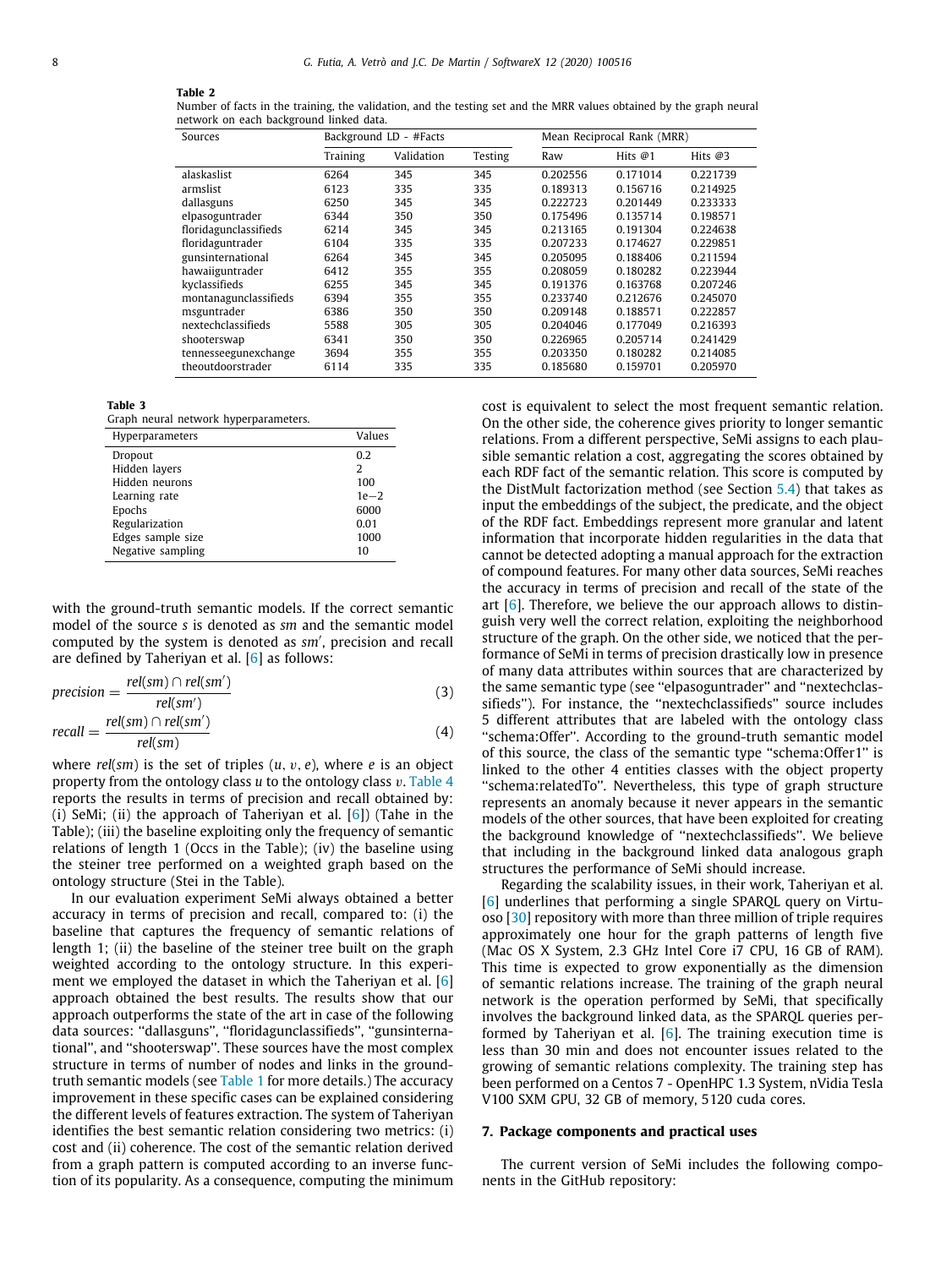| Table 4 |  |                                                                              |  |  |  |
|---------|--|------------------------------------------------------------------------------|--|--|--|
|         |  | Results of the semantic relation inference in terms of precision and recall. |  |  |  |

<span id="page-8-1"></span>

| Sources               | Precision |       |       | Recall       |       |       |       |          |
|-----------------------|-----------|-------|-------|--------------|-------|-------|-------|----------|
|                       | Semi      | Tahe  | Occs  | Stei         | Semi  | Tahe  | Occs  | Stei     |
| alaskaslist           | 1         | 1     | 0.667 | $\Omega$     |       |       | 0.667 | $\Omega$ |
| armslist              | 0.750     | 0.750 | 0.500 | 0            | 0.750 | 0.750 | 0.500 | $\Omega$ |
| dallasguns            | 0.667     | 0.570 | 0.500 | 0            | 0.570 | 0.570 | 0.428 | $\Omega$ |
| elpasoguntrader       | 0.500     |       | 0.500 | 0.250        | 0.500 | 0.750 | 0.500 | 0.250    |
| floridagunclassifieds | 0.833     | 0.800 | 0.167 | 0            | 0.833 | 0.670 | 0.167 | $\Omega$ |
| floridaguntrader      |           |       | 0.750 | 0            |       |       | 0.750 | $\Omega$ |
| gunsinternational     | 0.750     | 0.600 | 0.250 | 0            | 0.750 | 0.750 | 0.250 | $\Omega$ |
| hawaiiguntrader       |           |       |       | $\mathbf{0}$ |       |       |       | $\Omega$ |
| kyclassifieds         |           |       | 0.333 | 0.333        |       |       | 0.333 | 0.333    |
| montanagunclassifieds | 0.750     |       | 0.500 | $\Omega$     | 0.750 |       | 0.500 | $\Omega$ |
| msguntrader           | 0.670     | 0.670 | 0.667 | 0            | 0.500 | 0.500 | 0.500 | $\Omega$ |
| nextechclassifieds    | 0.454     |       | 0.182 | 0            | 0.454 | 0.360 | 0.182 | $\Omega$ |
| shooterswap           |           | 0.750 |       | 0            |       |       |       | $\Omega$ |
| tennesseegunexchange  | 0.667     |       | 0.500 | 0.167        | 0.667 |       | 0.500 | 0.167    |
| theoutdoorstrader     | 0.800     | 0.830 | 0.200 | 0.200        | 0.800 |       | 0.200 | 0.200    |

- *semantic typing* (see Section [4.1](#page-3-4)):
	- **–** *semantic\_label.js* performs the query on the Elasticsearch index to obtain the semantic labels ranking;
- *semantic modeling* (see Sections [4.2](#page-3-5) and [4.3\)](#page-3-3):
	- **–** *graph.js* generates the multi-edge and weighted graph that includes all plausible semantic models;
	- **–** *steiner\_tree.js* runs the steiner tree algorithm on such graph to identify the initial semantic model;
	- **–** *jarql.js* serializes the steiner tree graph representation in SPARQL syntax;
- *link prediction* (see Section [4.4\)](#page-4-2):
	- **–** *link\_predict.py* performs the link prediction task using the R-GCN encoder and the DistMult decoder both implemented in *model.py*;
	- **–** *utils.py* produces as output the scores of the facts generated through all plausible semantic models;
- *semantic\_refinement* (see Section [4.5](#page-4-3)):
	- **–** *refine.py* refines the graph produced by *steiner\_tree.js* according to the aggregation of the RDF facts.

# **8. Conclusion and future work**

<span id="page-8-0"></span>Automatic and semi-automatic techniques for semantic modeling are needed to build large-scale KGs. In this paper we described SeMi (SEmantic Modeling machIne), a tool that is able to semi-automatically generate semantic models for KG generation, adopting a graph neural network trained with background linked data. SeMi extracts features from linked data in an automatic way, learning latent features from the local neighborhood structures of the linked data graph. These latent features are aggregated into a vector representation of entities and properties (*embeddings*), which are employed to predict the semantic relations within the target source. We demonstrated that the adoption of the embeddings increases the accuracy in reconstructing the correct relations, compared to manually-selected and compound features. Furthermore, we show that the graph neural network training is a more scalable procedure than the extraction of increasingly complex graph patterns through SPARQL queries. At the best of our knowledge, this is the first technique that exploits a graph neural network within the semantic modeling process. In addition, we built SeMi with a modular pipeline where each component can be easily replaced: we deem this feature relevant because it enables higher reuse and makes possible to replace modules with alternative ones in the future.

At the moment, we are experimenting the link prediction mechanism of SeMi (Section [5.4](#page-5-1)) in the field of scholarly literature, improving a former approach used to support and partially automatize systematic literature reviews [[31](#page-9-29)[,32\]](#page-9-30). The prediction mechanism is embedded in a platform called Geranium, that allows users to search for scientific publications and authors by inferred semantic topics rather than keywords, and to show implicit connections between researchers from different groups or departments. The platform works on top of the research institutional repository of Politecnico di Torino [\(https://iris.polito.it/\)](https://iris.polito.it/), it is currently in alpha version and it is being tested by a pool of directors of Politecnico.

As far as future developments are concerned, we intend to extend SeMi to compute semantic models, in a context of a constant evolution of the ontology or of the KG [[33](#page-9-31)]. This feature can be particularly useful in real-world situations, in which new data sources and the related semantic models are included in a continuous data integration process. The current implementation of our system is able to parse XML and JSON files with basic structures, which do not include tag parameters or deep nested structures. We aim to increase the robustness of our parsers, in order to process files with more complex structures. Moreover, we intend to employ SeMi in a specific scenario related to the public procurement, that we covered and analyzed in previous works [[34](#page-9-32)[,35\]](#page-9-33). Finally, we plan to develop an interactive user interface that shows the construction of the semantic model along each block of the pipeline, enabling the possibility to the user to intervene in each step of the semantic modeling process. We believe that a valuable solution is presenting a list of candidates as output of each block, instead of the most plausible output from the implemented algorithms. For instance, the current implementation of the Semantic Model Refiner (Sections [4.5](#page-4-3) and [5.5](#page-5-3)) selects the correct semantic relation, taking into account the best score obtained from the Link Predictor (Sections [4.4](#page-4-2) and [5.4\)](#page-5-1). On the contrary, an interactive system would propose a list of possible refinements, that are ranked according to different scores computed by the Link Predictor. Therefore, the interactive system will guide the user in the definition of the correct semantic model during the entire process.

#### **Declaration of competing interest**

The authors declare that they have no known competing financial interests or personal relationships that could have appeared to influence the work reported in this paper.